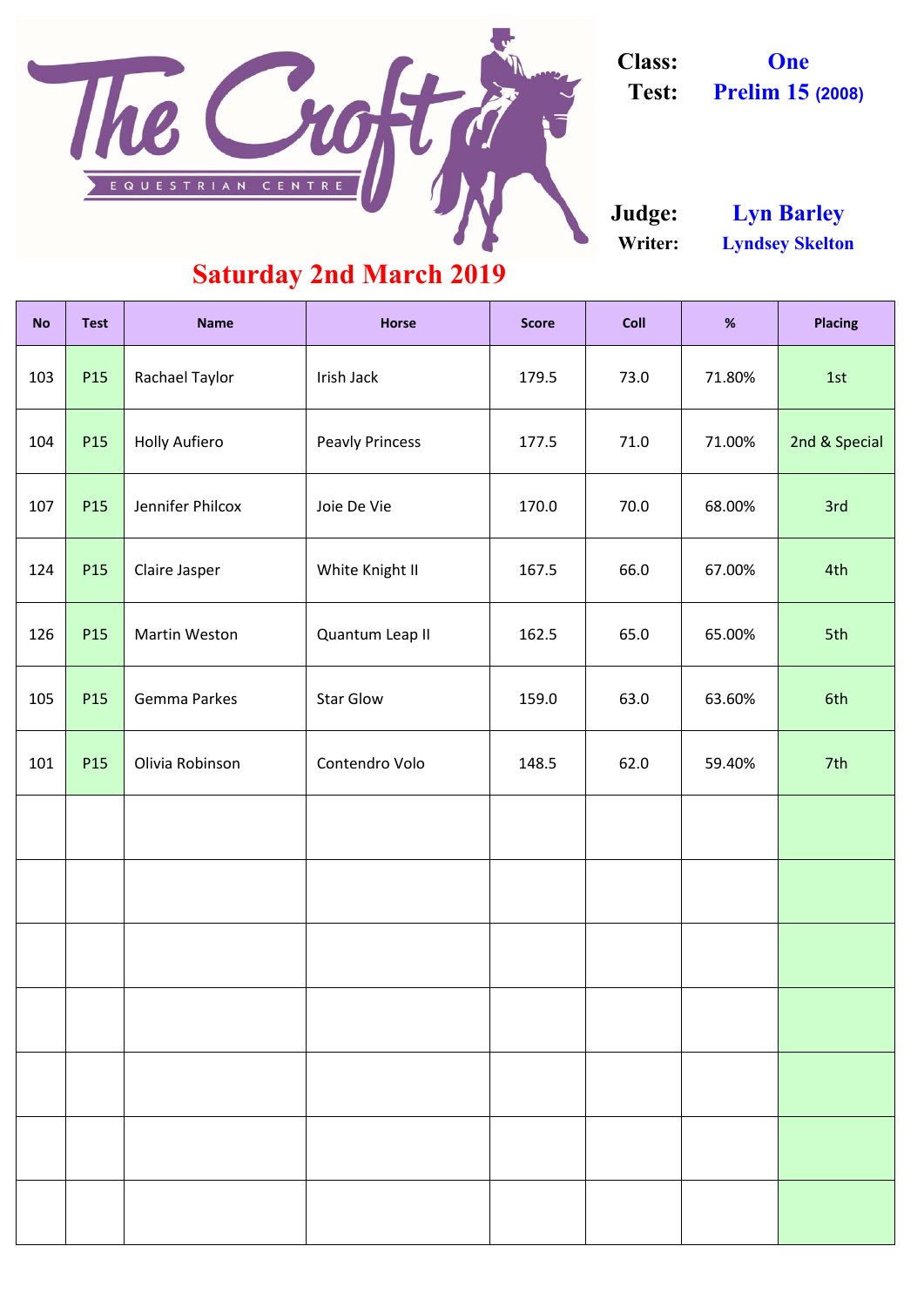| <b>No</b> | <b>Test</b> | <b>Name</b>          | <b>Horse</b>           | <b>Score</b> | Coll           | %      | <b>Placing</b> |
|-----------|-------------|----------------------|------------------------|--------------|----------------|--------|----------------|
| 123       | <b>P17A</b> | Karon Whenmouth      | Ibthorpe Songbird      | 213.0        | 73.5           | 73.45% | 1st            |
| 104       | <b>P17A</b> | <b>Holly Aufiero</b> | <b>Peavly Princess</b> | 208.0        | 74.0           | 71.72% | 2nd            |
| 101       | <b>P17A</b> | Olivia Robinson      | Contendro Volo         | 204.5        | 72.0           | 70.52% | 3rd & Special  |
| 103       | <b>P17A</b> | Rachael Taylor       | Irish Jack             | 198.5        | 70.0           | 68.45% | 4th            |
| 105       | <b>P17A</b> | Gemma Parkes         | <b>Star Glow</b>       | 197.5        | 68.0<br>68.10% |        | 5th            |
| 115       | <b>P17A</b> | Claire Jackson       | Hartpury Savannah      | 192.5        | 67.0           | 66.38% | 6th            |
| 119       | <b>P17A</b> | Lucy Bolsover        | Walter                 | 173.5        | 61.0           | 59.83% | 7th            |
|           |             |                      |                        |              |                |        |                |
|           |             |                      |                        |              |                |        |                |
|           |             |                      |                        |              |                |        |                |
|           |             |                      |                        |              |                |        |                |
|           |             |                      |                        |              |                |        |                |
|           |             |                      |                        |              |                |        |                |
|           |             |                      |                        |              |                |        |                |

**Writer: Lyndsey Skelton Judge: Lyn Barley**

## **Saturday 2nd March 2019**



**Class: Two Test: Prelim 17A (2017)**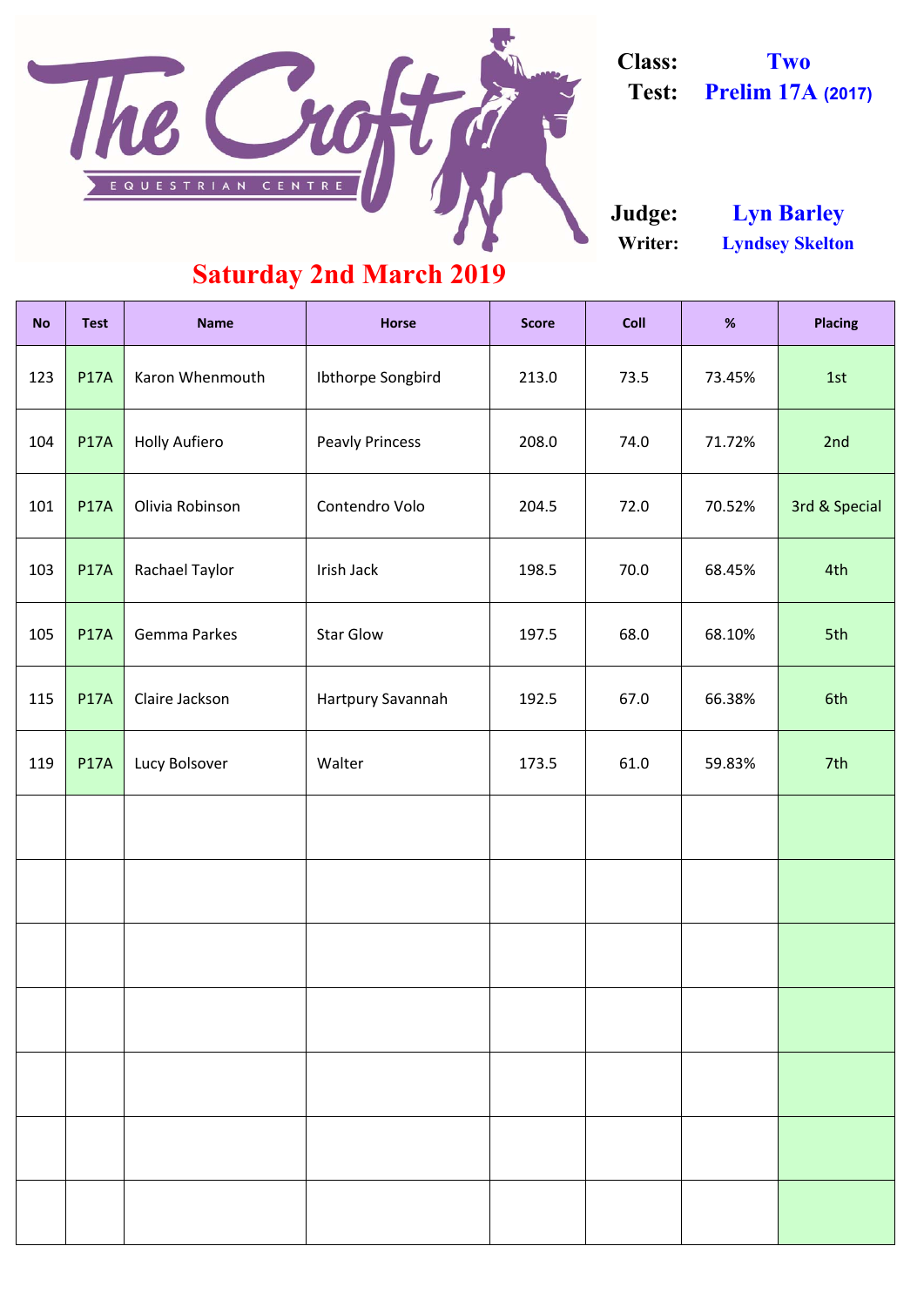| <b>No</b> | <b>Test</b> | <b>Name</b>      | <b>Horse</b>       | <b>Score</b> | Coll           | %      | <b>Placing</b> |
|-----------|-------------|------------------|--------------------|--------------|----------------|--------|----------------|
| 127       | <b>N22</b>  | Lizzie Clive     | Perry              | 215.0        | 61.0           | 74.14% | 1st & Special  |
| 123       | <b>N22</b>  | Karon Whenmouth  | Ibthorpe Songbird  | 208.5        | 60.0           | 71.90% | 2nd            |
| 114       | <b>N22</b>  | Annett Lattanzio | <b>NPS Glasgow</b> | 185.5        | 52.0<br>63.97% |        | 3rd            |
| 119       | N22         | Lucy Bolsover    | Walter             | 177.0        | 50.0<br>61.03% |        | 4th            |
|           |             |                  |                    |              |                |        |                |
|           |             |                  |                    |              |                |        |                |
|           |             |                  |                    |              |                |        |                |
|           |             |                  |                    |              |                |        |                |
|           |             |                  |                    |              |                |        |                |
|           |             |                  |                    |              |                |        |                |
|           |             |                  |                    |              |                |        |                |
|           |             |                  |                    |              |                |        |                |
|           |             |                  |                    |              |                |        |                |
|           |             |                  |                    |              |                |        |                |

**Writer: Lyndsey Skelton Judge: Lyn Barley**

### **Saturday 2nd March 2019**



**Class: Three**

**Test: Novice 22 (2007)**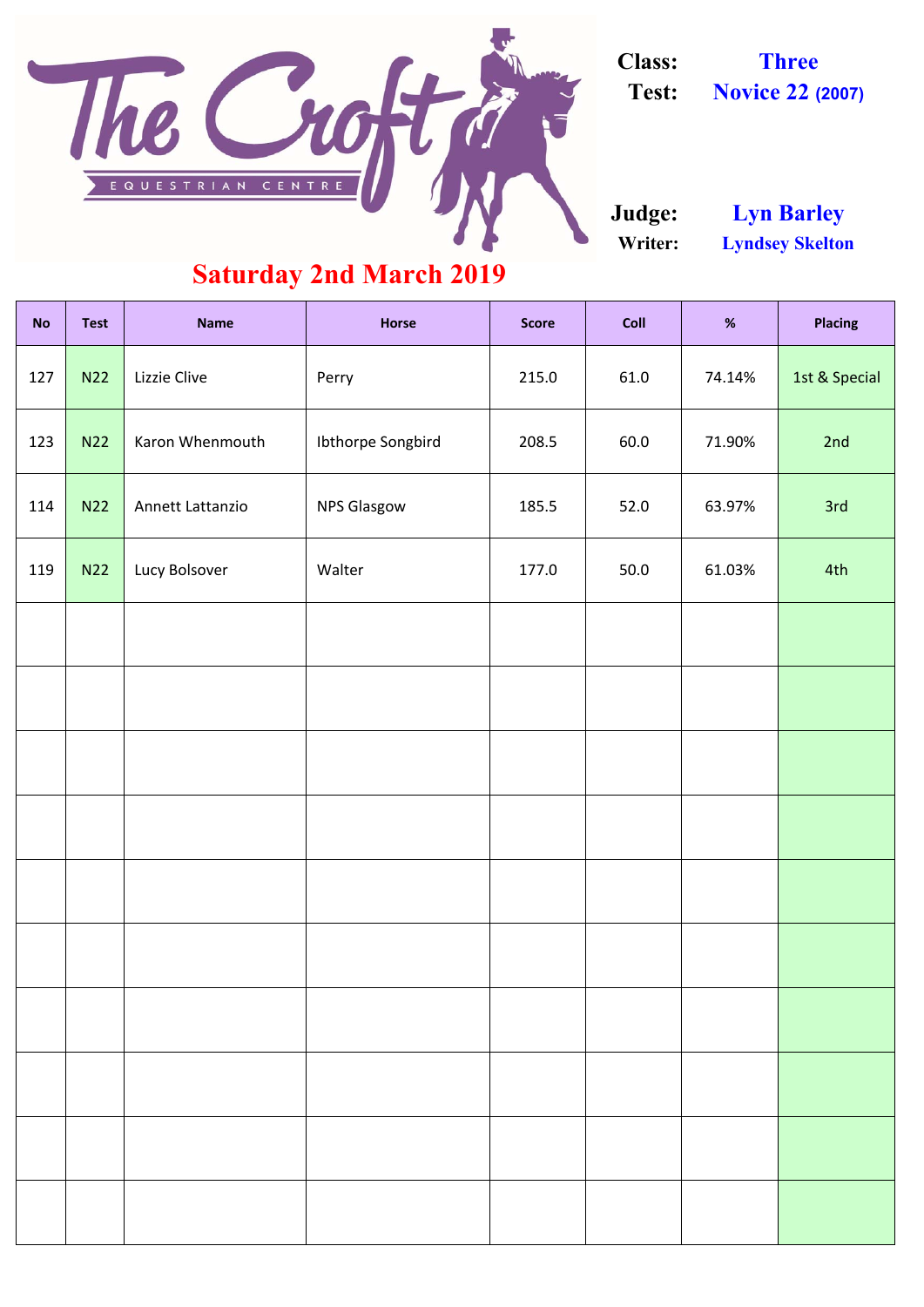| <b>No</b> | <b>Test</b> | <b>Name</b>                | <b>Horse</b>         | <b>Score</b> | Coll           | %      | <b>Placing</b> |  |
|-----------|-------------|----------------------------|----------------------|--------------|----------------|--------|----------------|--|
| 118       | E43         | Gary Yeoman                | Coady Bays Gold Dust | 203.5        | 70.17%<br>57.0 |        | 1st            |  |
| 127       | E43         | Lizzie Clive               | Perry                | 193.5        | 53.0           | 66.72% | 2nd            |  |
| 110       | E43         | <b>Deanne Collier</b>      | Croft Vigo           | 193.0        | 54.0           | 66.55% | 3rd            |  |
| 111       | <b>N37A</b> | Emma Farr                  | Shakira MKM          | 177.5        | 52.0<br>65.74% |        | 4th            |  |
| 121       | E43         | Amanda Taplin              | <b>Blue Gem</b>      | 177.0        | 48.0<br>61.03% |        | 5th            |  |
| 102       | E43         | <b>Catherine Sheldrake</b> | Apatchi              | 170.0        | 47.0<br>58.62% |        | 6th & Special  |  |
|           |             |                            |                      |              |                |        |                |  |
|           |             |                            |                      |              |                |        |                |  |
|           |             |                            |                      |              |                |        |                |  |
|           |             |                            |                      |              |                |        |                |  |
|           |             |                            |                      |              |                |        |                |  |
|           |             |                            |                      |              |                |        |                |  |
|           |             |                            |                      |              |                |        |                |  |
|           |             |                            |                      |              |                |        |                |  |

**Writer: Penny Unwin Judge: Mandy Keen**

#### **Saturday 2nd March 2019**



**Class: Four Test: Novice 37A (2017) Elem 43 (2006)**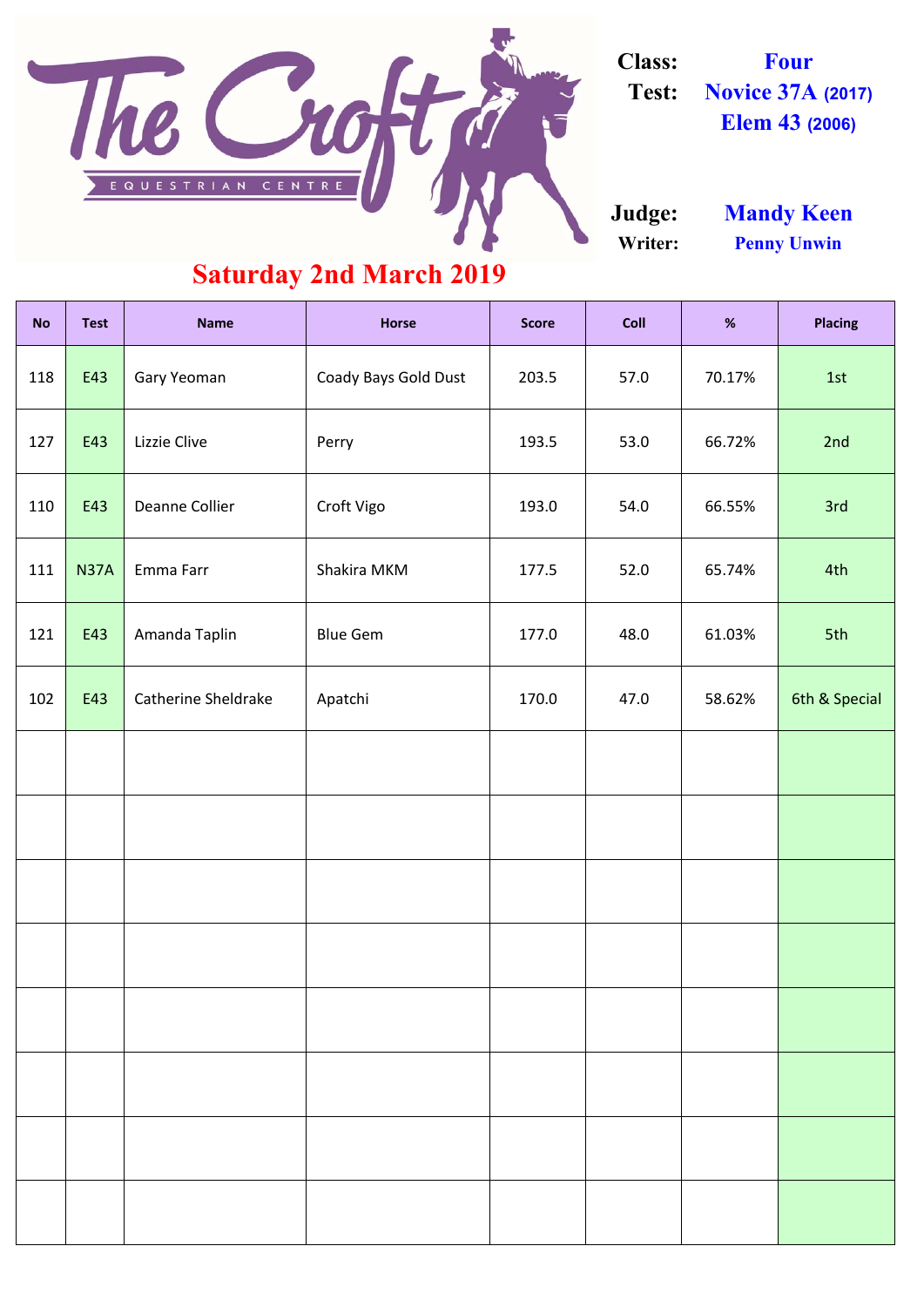| <b>No</b> | <b>Test</b>  | <b>Name</b>        | <b>Horse</b>            | <b>Score</b> | <b>Coll</b> | %      | <b>Placing</b> |
|-----------|--------------|--------------------|-------------------------|--------------|-------------|--------|----------------|
| 118       | <b>EFSM</b>  | <b>Gary Yeoman</b> | Coady Bays Gold Dust    | 184.5        | 95.0        | 70.96% | 1st            |
| 109       | <b>NFSM</b>  | <b>Jenny Tully</b> | Lazy Acres Hurricane    | 121.5        | 62.5        | 67.50% | 2nd            |
| 108       | <b>NFSM</b>  | Sara Bennett       | <b>Merlins Magic II</b> | 117.5        | 60.0        | 65.28% | 3rd            |
| 125       | <b>MFSM</b>  | Marianna Tottman   | <b>Carnaval Touch</b>   | 193.5        | 97.5        | 64.50% | 4th            |
| 110       | <b>EFSM</b>  | Deanne Collier     | Croft Vigo              | 152.5        | 80.5        | 58.65% | 5th & Special  |
| 125       | <b>AMFSM</b> | Marianna Tottman   | <b>Carnaval Touch</b>   | 194.5        | 99.0        | 64.83% | H/C            |
|           |              |                    |                         |              |             |        |                |



| <b>No</b> | <b>Test</b>                 | <b>Name</b>   | <b>Horse</b>            | <b>Score</b> | <b>Coll</b> | %      | <b>Placing</b> |
|-----------|-----------------------------|---------------|-------------------------|--------------|-------------|--------|----------------|
| 129       | <b>BRC</b><br><b>Pairs</b>  | Sara Bennett  | <b>Merlins Magic II</b> | 150.5        | 88.0        | 71.67% | H/C            |
|           | <b>Novice</b><br><b>FSM</b> | Jenny Tully   | Lazy Acres Hurricane    |              |             |        |                |
|           |                             | <b>Finish</b> |                         |              |             |        |                |

#### **Saturday 2nd March 2019**

| <b>Class:</b>  | <b>Five A</b>           |
|----------------|-------------------------|
| Test:          | <b>PYO FSM</b>          |
|                | <b>BRC Novice Pairs</b> |
| Judge:         | <b>Terrie Cross</b>     |
| <b>Writer:</b> | <b>Claire Shoesmith</b> |

**(2019)**



**Class: Five Test: PYO FSM P - AM**

**Judge: Mandy Keen Writer: Penny Unwin**

#### **Saturday 2nd March 2019**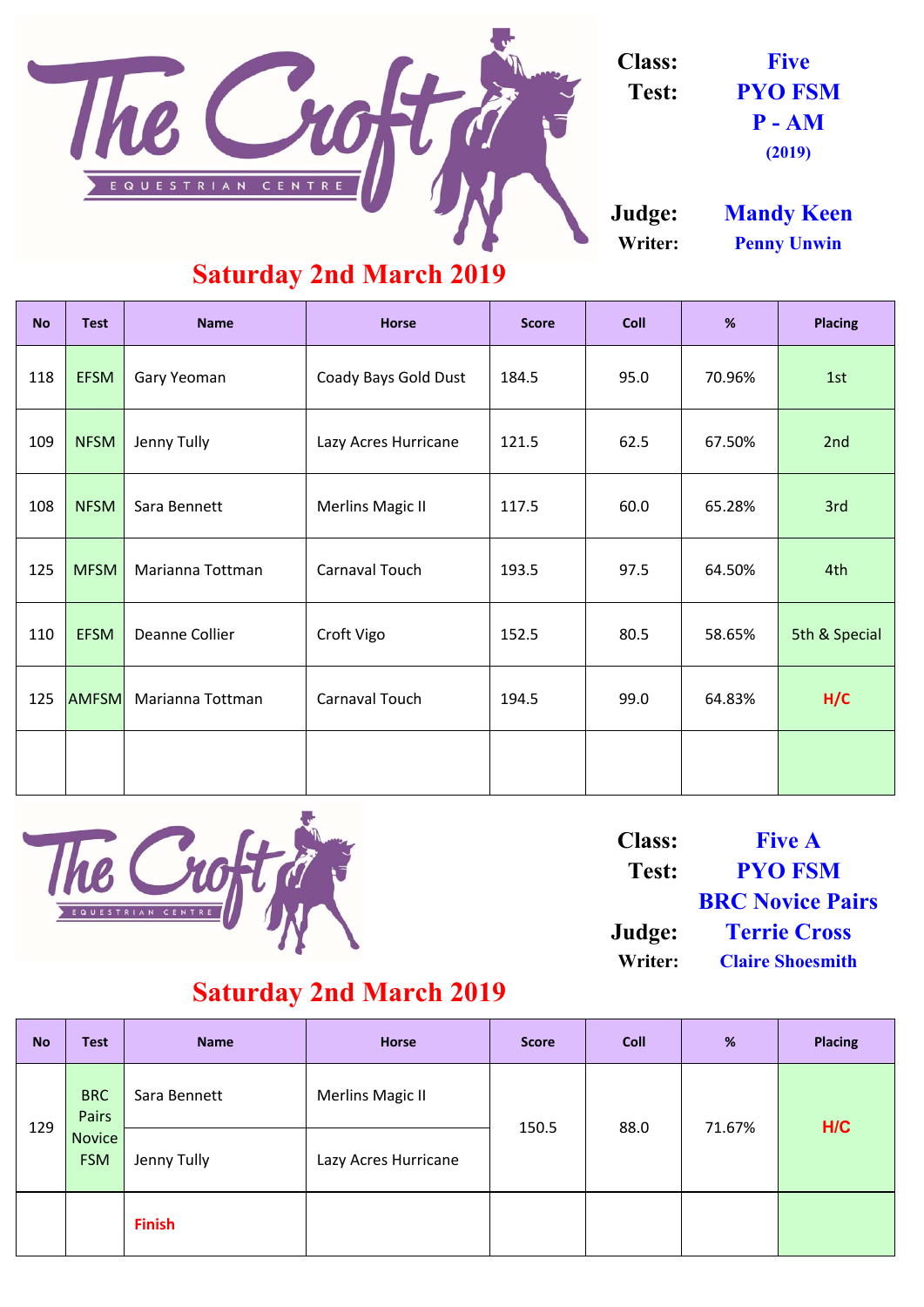| $\mathbf{N}\mathbf{0}$ | <b>Section</b> | Name                 | Horse                    | <b>Score</b> | Coll | $\frac{0}{0}$ | <b>Bronze</b><br>Placing | <b>Silver</b><br>Placing | Gold<br>Placing | Overall<br>Placing |
|------------------------|----------------|----------------------|--------------------------|--------------|------|---------------|--------------------------|--------------------------|-----------------|--------------------|
| 112                    | <b>Bronze</b>  | Liz Rushton          | Kaiserkrist              | 124.0        | 63.0 | 68.89%        | 1st                      |                          |                 | 4th                |
| 113                    | Bronze         | Emma Drury           | <b>Ballycorman Fritz</b> | 119.5        | 60.0 | 66.39%        | 2nd                      |                          |                 | 5th                |
| 114                    | Bronze         | Annett Lattanzio     | <b>NPS Glasgow</b>       | 113.5        | 57.5 | 63.06%        | 3rd                      |                          |                 | 6th                |
|                        |                |                      |                          |              |      |               |                          |                          |                 |                    |
| 130                    | Silver         | Jackie Sutherland    | <b>Bibertels</b>         | 128.5        | 66.5 | 71.39%        |                          | 1st                      |                 | 1st                |
| 117                    | Silver         | <b>Claire Miller</b> | Sharp Discovery          | 124.5        | 62.5 | 69.17%        |                          | 2nd                      |                 | 2nd                |
| 106                    | Silver         | Elizabeth Jenkins    | Salsa D'Amour            | 124.0        | 63.5 | 68.89%        |                          | 3rd                      |                 | 3rd                |
|                        |                |                      |                          |              |      |               |                          |                          |                 |                    |
|                        |                |                      |                          |              |      |               |                          |                          |                 |                    |
|                        |                |                      |                          |              |      |               |                          |                          |                 |                    |
|                        |                |                      |                          |              |      |               |                          |                          |                 |                    |
|                        |                |                      |                          |              |      |               |                          |                          |                 |                    |
|                        |                |                      |                          |              |      |               |                          |                          |                 |                    |

| Date:            | 2nd March 2019           |  |  |  |  |  |
|------------------|--------------------------|--|--|--|--|--|
| <b>Class:</b>    | <b>Six</b>               |  |  |  |  |  |
| Test:            | <b>Novice FSM (2018)</b> |  |  |  |  |  |
| <b>Oualifier</b> | <b>SO</b>                |  |  |  |  |  |
| Judge:           | <b>Mandy Keen</b>        |  |  |  |  |  |
| Writer:          | <b>Penny Unwin</b>       |  |  |  |  |  |



# **British Dressage Affiliated Freestyle to Music**